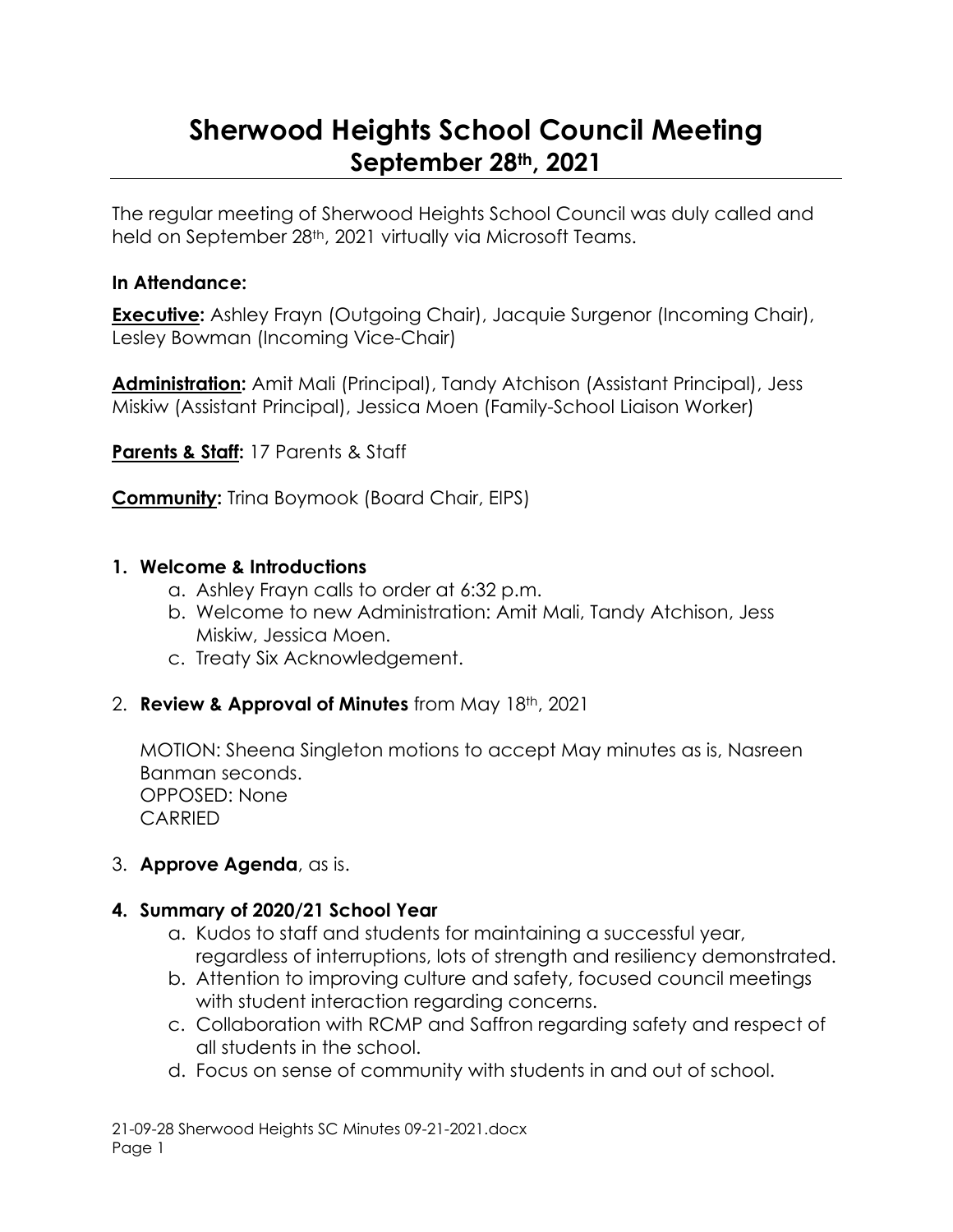- e. Questions / comments
	- i. Will the RCMP / Saffron interactions continue this year?
		- 1. Conversations will continue regarding these opportunities.

#### **5. Election of Council Executive**

- a. Chair
	- i. Jacquie Surgenor, by acclamation.
- b. Vice Chair
	- i. Lesley Bowman, by acclamation.
- c. COSC Representative
	- i. Sheena Singleton, by acclamation.
- d. Secretary
	- i. Currently encumbered Lorena Ellsworth
- e. Logos
	- i. Currently encumbered Melanie Ryzuk
- f. Band
	- i. No volunteers.
- g. French
	- i. Fatou Moukoro, by acclamation.
- h. IMPACT
	- i. Sarah Witholt, by acclamation.
- i. Honors
	- i. Nancy Peters, by acclamation.

### 6. **New Business**

- a. Return to School Amit Mali
	- i. Enrollment
		- 1. Up 25 students over spring projection, current total is about 650.
		- 2. Grade 9 programming started with 38-39 students per class, currently at more manageable numbers.
		- 3. Recognizing that some students did not get their preferred electives, staff are navigating as best as possible.
	- ii. Staffing
		- 1. Huge turnaround this year, unique for SWH (principal, two assistant principals, family-school liaison worker, business manager, registrar, library tech, six new teachers)
		- 2. Family-School Liaison Worker
			- a. A number of schools in EIPS already have this role, new to schools in Sherwood Park.
			- b. Providing another layer of student support as well as family support.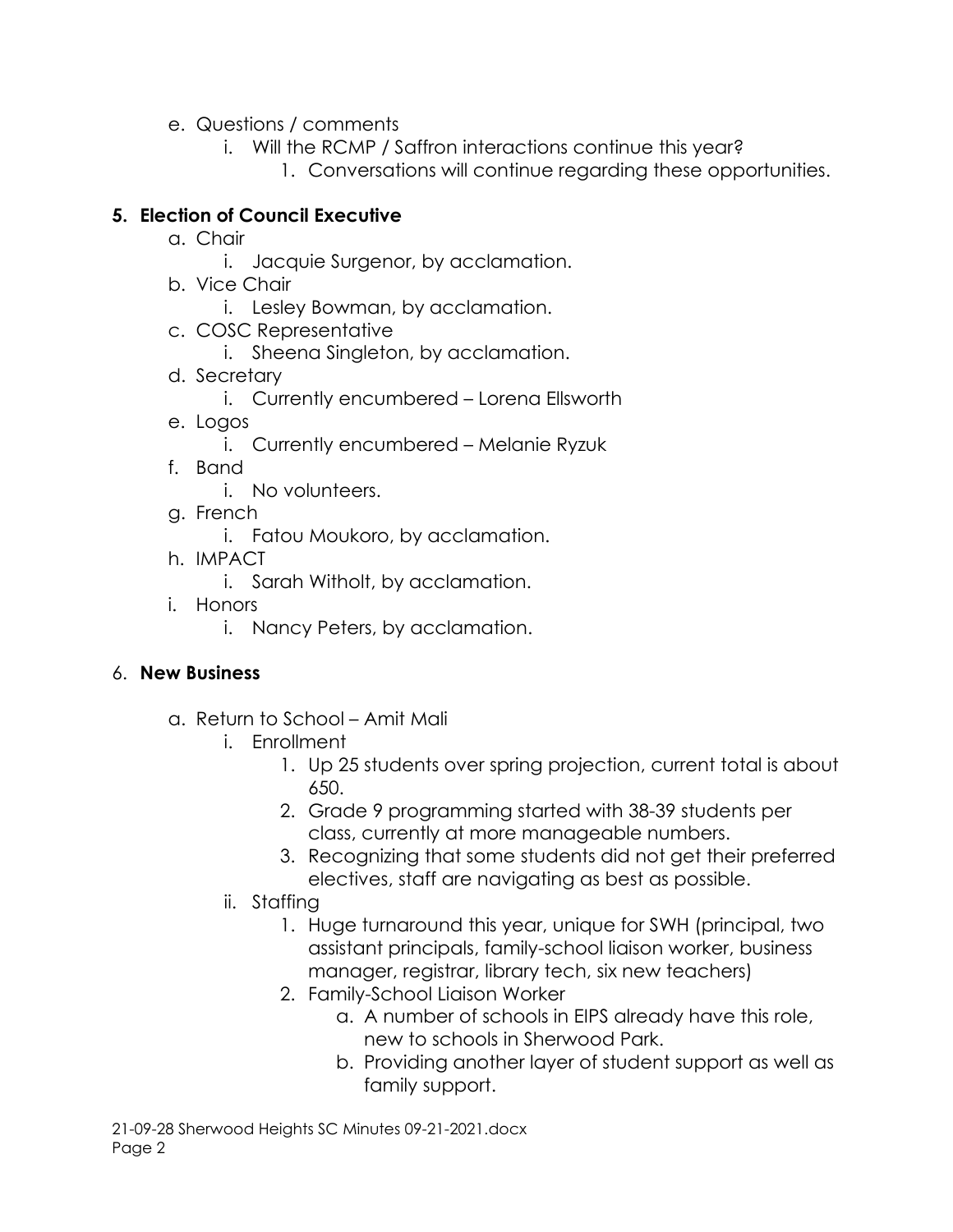- b. Student Mental Health Amit Mali
	- i. Major point of emphasis for Trustees, Division and SWH staff.
- c. Beautification of School Amit Mali
	- i. Ventilation Rehabilitation \$1.5MM has been earmarked, construction will affect classroom space, staff room space. Bulk of work will be completed after school hours.
		- 1. Foyer has been completely redone, soft seating installed in main hallway on main floor.
		- 2. Will continue with areas outside of school as well: i.e.: additional benches, basketball hoops.
			- a. Potential to use Save On Foods fundraiser towards a list of "want" items with parent, student, and staff input. Tabled to next meeting.
	- ii. Friday newsletters from administration will offer an opportunity to inform parents of ongoing issues and celebrations.
		- 1. Recent TikTok challenge leading to vandalism in the bathrooms.
- d. Positive Referral Program Amit Mali
	- i. New program at SWH if students are caught helping out, staff can give them positive referral to add to a draw in the office. Prizes include donations from various businesses in the community.
- e. EIPS Trustee Elections Jacquie Surgenor
	- i. [www.elkislandelections.ca](http://www.elkislandelections.ca/)
- f. SWH Replacement Project Jacquie Surgenor / Trina Boymook
	- i. [www.ReplaceSherwoodHeights.ca](http://www.replacesherwoodheights.ca/)
		- 1. Highlights from capital plans (dating back to early 1990s)
		- 2. Value Scoping Session
		- 3. Information on Call to Action
- g. Staff Recognition Idea Jacquie Surgenor
	- i. Acknowledgment form that can be completed by parents or students to then be emailed to teacher, can be easily administered, will be sent out in Friday newsletters.

## **7. Information Reports**

a. Committee of School Councils (COSC) – Lesley Bowman

21-09-28 Sherwood Heights SC Minutes 09-21-2021.docx Page 3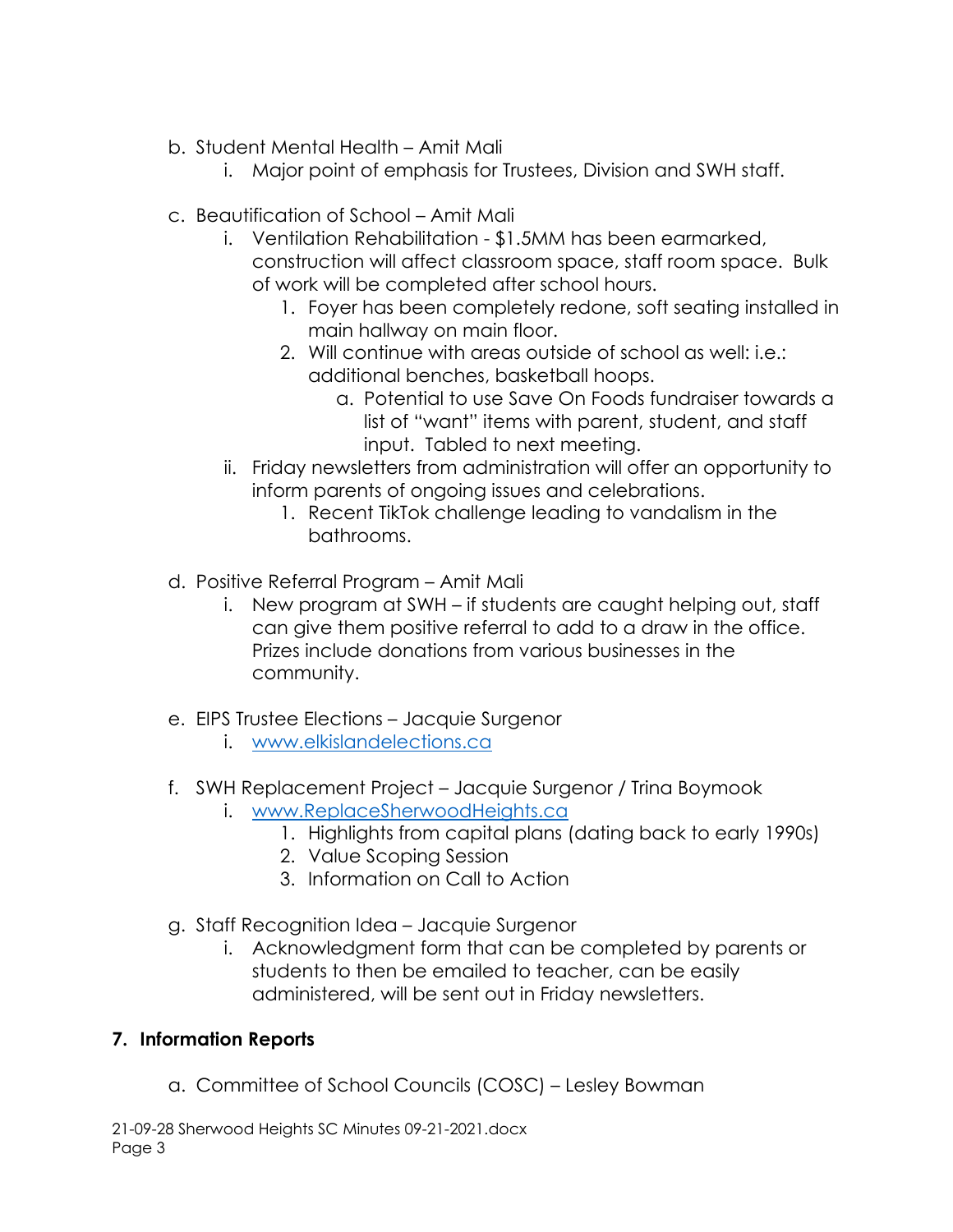- i. One of the oldest committees in the province, includes Trustee reports, Alberta Teachers Association (ATA) reports.
- ii. Election, operational updates, COVID updates, Saffron series, AHS parent supports, EIPS operational guidelines, new curriculum
- b. Band
	- i. No update.
- c. Logos Report
	- i. October 5 Logos Crossroads Bible Study will start we are doing Youth Alpha led by Pastor Joe Battison from The Park Church
	- ii. 1st week of November chapel led by Celebration Church
	- iii. There is a "Prayer Box" in the school office so that if anyone (staff, students, parents, or anyone else) would like us to pray for a need in their life, we will! There are little slips of paper on the outside of the box...just fill one out, pop it into the slot on the top, and we will pray for you!
	- iv. Prayer At the Pole: On September 15, Logos staff, students, parents and others who joined us gathered around the school's flag pole to pray together for the current school year, students, staff, etc. We had a very good turnout with coffee and snacks afterward.
	- v. Bless The Staff: Logos donated a bouquet of flowers for the first staff meeting of the year as a "welcome back".
- d. French Immersion Fatou Moukoro
	- i. No update.
- e. Family-School Liaison Worker Jessica Moen
	- i. Role in the school is part of the counselling team with Jess Miskiw. Work on-on-one with students and with groups. A lot of interaction directly with families, helping via phone calls, [emails](mailto:jessica.moen@eips.ca) and with resources within community (Boys & Girls Club, Family Services, RCMP).
	- ii. Involvement with Saffron and RCMP, already booked Grade 9s with four sessions specifically discussing gender norms, boundaries, clear communication, bystander intervention, conflict resolution.
	- iii. School Resource Officers (SRO) back in the building in about two weeks. Will be able to work with families throughout all stages of school (possibly elementary through junior high through high school).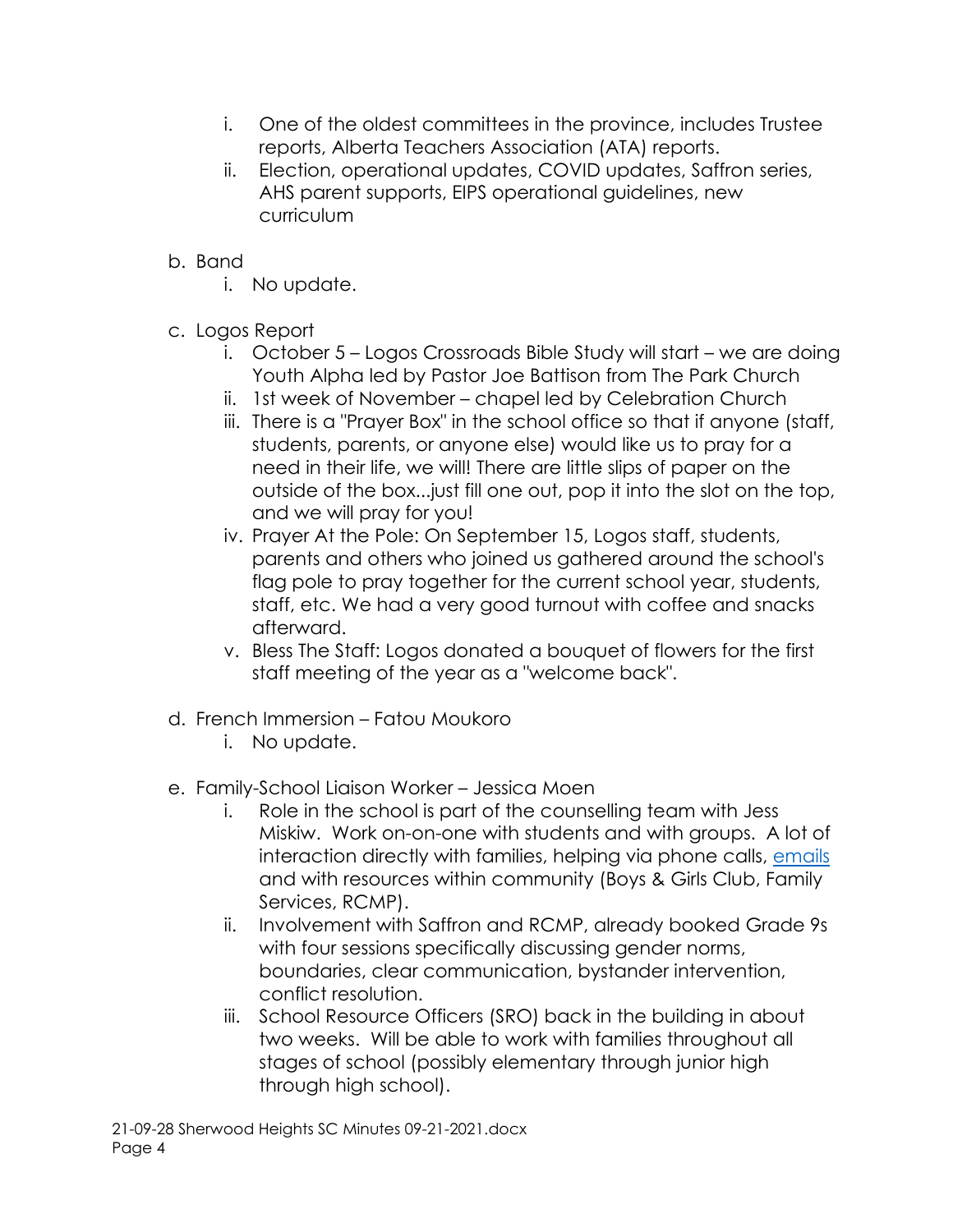- iv. Investigation another virtual parent night led by Saffron.
- v. QR codes set up around the school for students to access immediate contact with in-school resources.
- f. Principal's Report Amit Mali
	- i. Covered in New Business.
	- ii. Questions / comments
		- 1. Thank you for providing the grade 7 students with school tshirts!
		- 2. How are students placed into homerooms?
			- a. For grade 8 and 9, teachers and counsellors work together to define where there may be issues or conflict, and opportunities to keep students together or apart.
			- b. For grade 7, staff work with counsellors from the elementary schools to define positioning for students.
		- 3. Why are the French Immersion classes so far apart, physically, from each other?
			- a. Due to the layout of the school, silos are created within programs (French Immersion, Logos, IMPACT, Honors, etc.). Cohorting regulations are contributing to this. Staff are making an extra effort to avoid these silos, teachers are creating additional clubs and groups over lunch hour to offer students opportunities to mingle.
- g. Trustee Report Trina Boymook
	- i. The Board met over the summer to review the return to school guidelines. The Board held a special meeting on August 18 to consider masking protocols and again on September 2 to address the quickly changing landscape around the rapid rate of COVID's presence in our communities. On September 15, the province introduced masking requirements for schools. Over the weekend, updated health guidelines for schools were released. Parents have received an email outlining the changes to the protocols that EIPS has introduced in response to the update. Extra measures have also been introduced for those schools declared as an outbreak school by AHS.
	- ii. Just a reminder that the Board has invested \$1MM from reserves to address learning gaps as part of our COVID recovery plan over the next 2 years, as well as \$500K to enhance schools' social emotional supports. As a safety measure, the Board will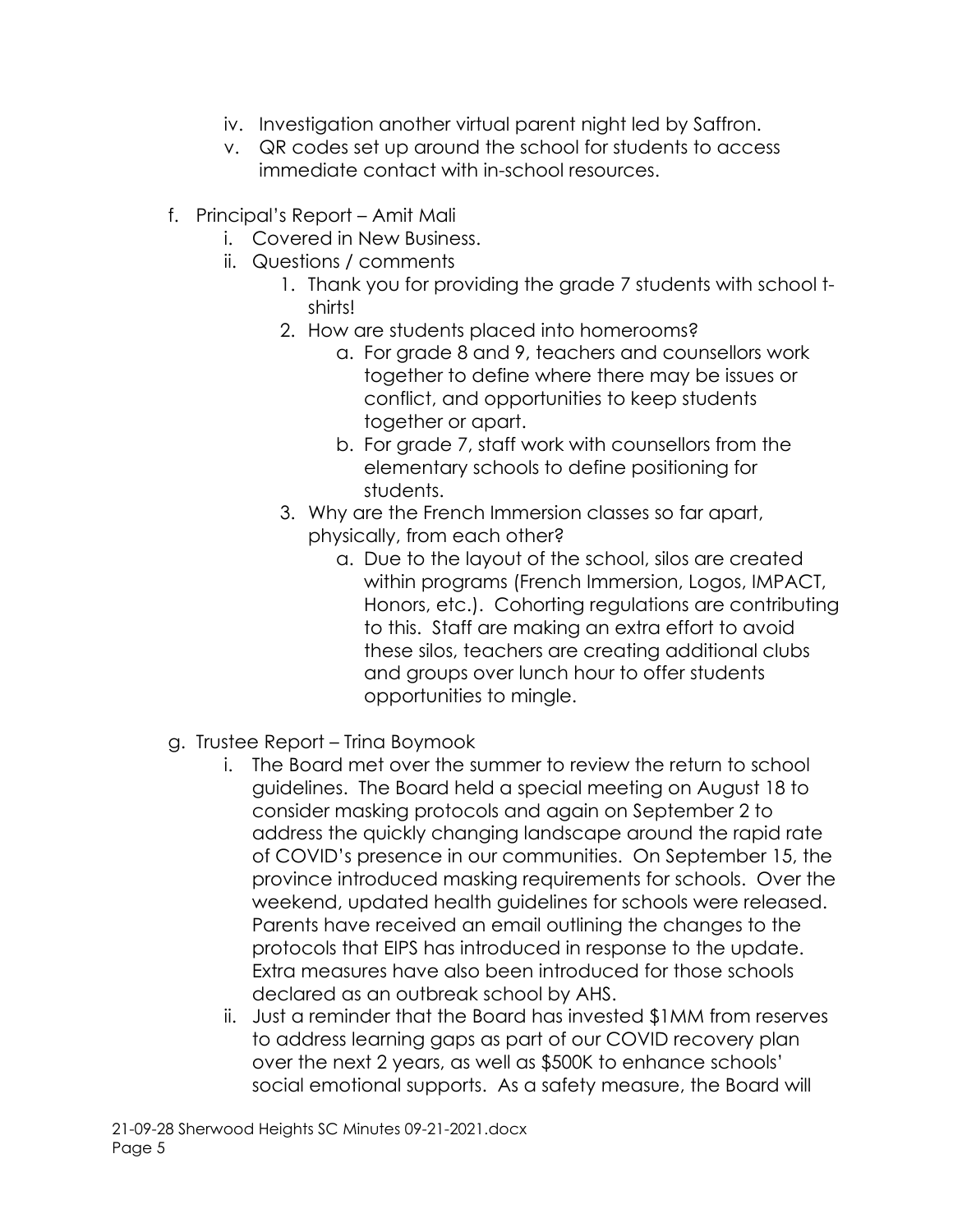maintain the cleaning and sanitizing protocols introduced last year as part of our response to COVID plan. \$2.1MM has been allocated to keep it in place.

- iii. The Board will be making an application to access some of the \$45MM that the Minister has made available to address learning achievement gaps for Grades 1-3.
- iv. At the September 2 Special Meeting, the Board approved a motion to amend our division calendar to make September 30 a school closure day. This is in response to the Federal Government decision to provide a statutory holiday to reflect on Truth and Reconciliation.
- v. The Board of Trustees have sent the Minister of Education a copy of the work that was completed over the summer on draft K-6 curriculum. The letter outlines our concerns with the draft curriculum and provides detailed information on what we specifically would like to see be addressed before it is implemented in schools.
- vi. The Board held a special meeting on September 20 to address a projected student transportation budget shortfall by allocating up to \$325K from reserves. This commitment will allow us to maintain the level of routes that we budgeted for.
- vii. The first Committee of School Councils (COSC) meeting will be held on October 6 and will be virtual for the first meeting. viii.Questions / comments
	- 1. How is the Learning Achievement Gap being measured?
		- a. STAR (literacy) & MIPI (numeracy) are benchmark tools used for assessments.
	- 2. Is there a noticeable difference between pre-COVID and now?
		- a. Students are expected to achieve certain milestones each year, fewer students have been achieving these milestones over the past year. Learning interventions have been found to be not effective with online learning. This is one of the reasons, along with budget, why online learning is not offered this year.
	- 3. What defines a school being in an outbreak status?
		- a. While AHS no longer reports individual COVID-19 cases to EIPS, the Division advises AHS and Alberta Education when there's an illness absentee rate of 10% or more. AHS then investigates and determines next steps. If an outbreak's declared, the school often adds temporary public-health measures to